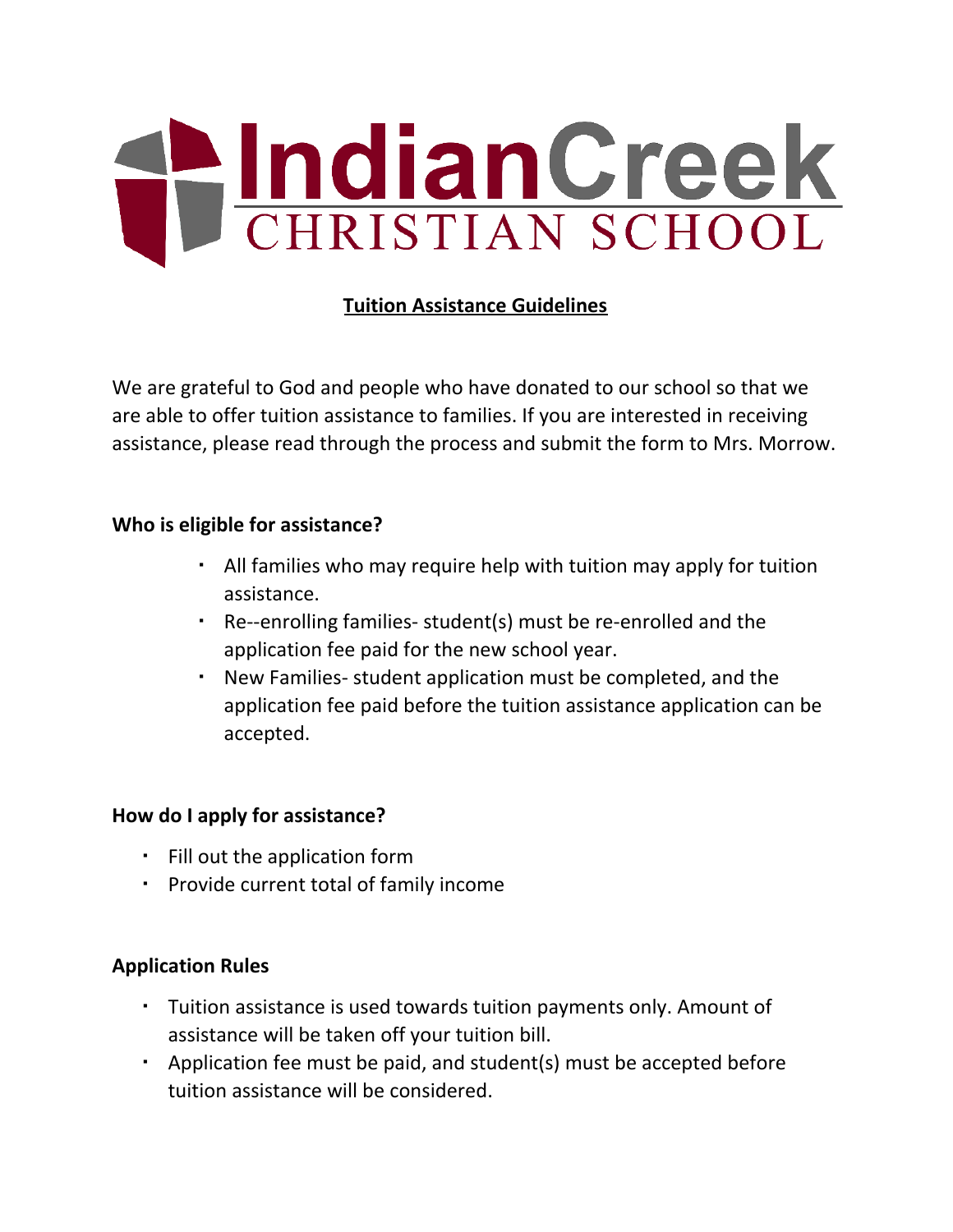- Any school balances owed by the applicant must be in order before consideration of assistance.
- Assistance will be suspended/or terminated upon the following circumstances:
	- o Delinquency with monthly tuition payments
	- o Student exhibits negative behavior continuously resulting in a meeting with School Administration
	- o Student does not maintain a 2.0 GPA average
	- o Student does not maintain good attendance.
- Parents are expected to pay more toward their children's tuition if their financial situation significantly improves during the year so that additional applicants may be considered for assistance.

# **Application Process**

- **•** Consideration of applications will begin April  $1<sup>st</sup>$  of the preceding year. ICCS will strive to notify families in writing no later than the end of May. After the first consideration deadline, additional application will be accepted and reviewed on a rolling basis.
- All applications will be reviewed by school administration and must be approved by the School Leadership Team.
- Families will be notified in writing of the approval or denial of application.
- Tuition assistance is not automatically renewable each school year. Families must reapply each year.
- Priority will be given to complete applications submitted by the first consideration deadline.